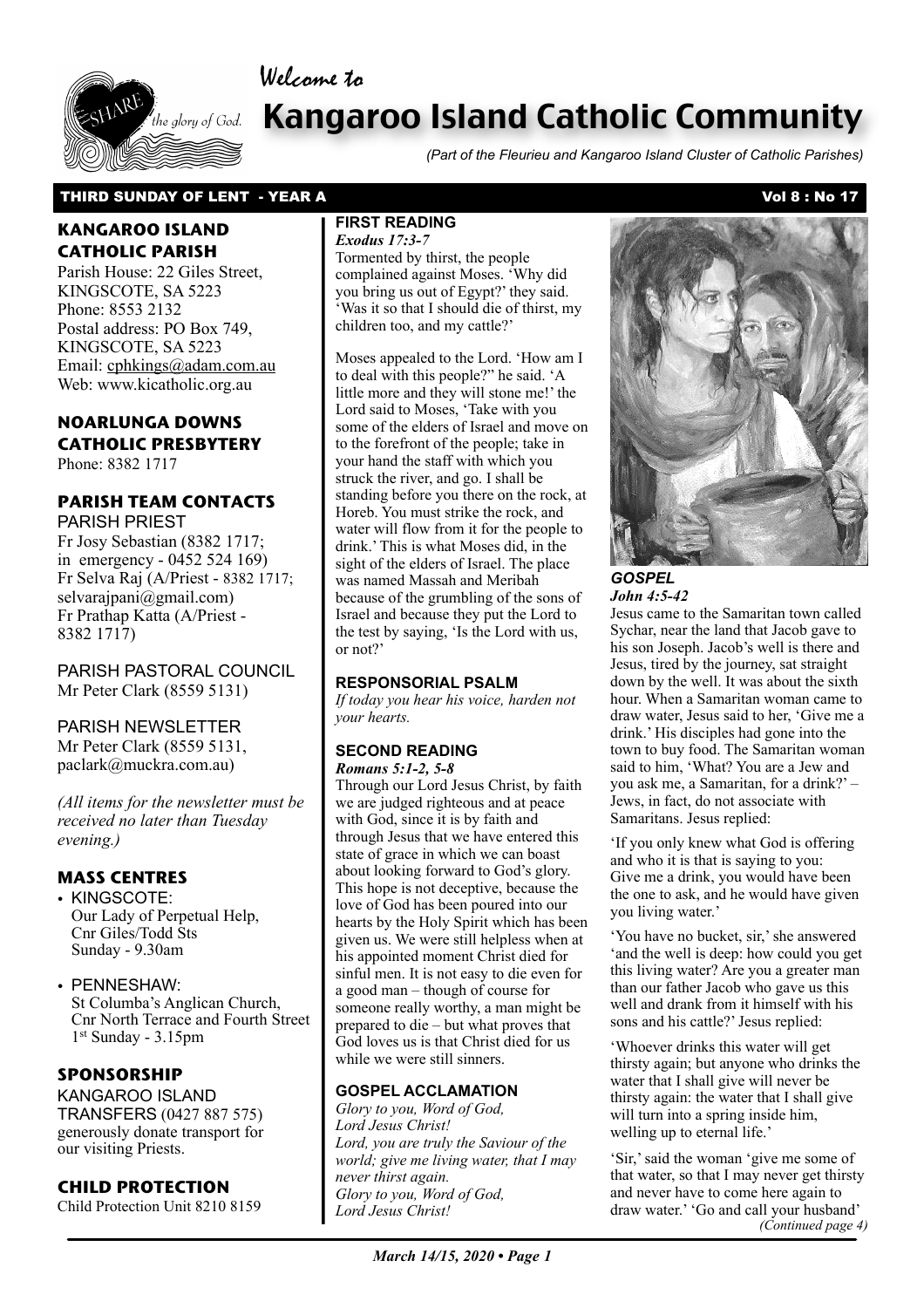

**Ron Rolheiser column** *Ronald Rolheiser, a Roman Catholic priest and member of the Missionary Oblates of Mary Immaculate, is president of the Oblate School of Theology in San Antonio, Texas. He is a community-builder, lecturer and writer. His books are popular throughout the Englishspeaking world and his weekly column is carried by more than sixty newspapers worldwide.*

▅▛⋠⊹⋡<del>⋬</del>═⋗

# **JUDGMENT DAY**

We all fear judgment. We fear being. seen with all that's inside us, some of which we don't want exposed to the light. Conversely, we fear being misunderstood, of not being seen in the full light, of not being seen for who we are. And what we fear most perhaps is final judgment, the ultimate revelation of ourselves. Whether we are religious or not, most of us fear having to one day face our Maker, judgment day. We fear standing naked in complete light where nothing's hidden and all that's in the dark inside us is brought to light.

What's curious about these fears is that we fear both being known for who we are, even as we fear not being known for who we really are. We fear judgment, even as we long for it. Perhaps that's because we already intuit what our final judgement will be and how it will take place. Perhaps we already intuit that when we finally stand naked in God's light we will also finally be understood and that revealing light will not just expose our shortcomings but also make visible our virtues.

That intuition is divinely-placed in us and reflects the reality of our final judgment. When all our secrets are known our secret goodness will also be known. Light exposes everything. For example, here's how the renowned poet and spiritual writer, Wendell Berry, foresees the final judgment: "I might imagine the dead waking, dazed into a shadowless light in which they know themselves altogether for the first time. It is a light that is merciless until they accept its mercy; by it, they are at once condemned and redeemed. It is Hell until it is Heaven. Seeing themselves in that light, if they are willing, they see how far they have failed the only justice of loving one another. And yet, in suffering the

light's awful clarity, in seeing themselves within it, they see its forgiveness and its beauty and are consoled."

In many ways, this wonderfully captures it: When, one day, we stand in the full light of God, stripped naked in soul, morally defenseless, with everything we have ever done exposed, that light will, I suspect, indeed be a bit of hell before it turns into heaven. It will expose all that's selfish and impure inside us and all the ways we have hurt others in our selfishness, even as it will expose its opposite, namely, all that's selfless and pure inside us. That judgment will bring with it a certain condemnation even as it brings at the same time an understanding, forgiveness, and consolation such as we have never known before. That judgment will be, as Berry suggests, momentarily bitter but ultimately consoling.

The one nuance that I would add to Berry's idea is a something taken from Karl Rahner. Rahner's fantasy of our judgment by God after death is very similar to Berry's, except that, for Rahner, the agent of that judgment will not so much be God's light as it will be God's love. For Rahner, the idea is not so much that we will be standing in an unrelenting light that sears and pierces through us, but rather that we will be embraced by a love so unconditional, so understanding, and so gracious that, inside that, we will know instantly all that's selfish and impure inside us even as we know all that's pure and selfless. Therese of Lisieux used to ask God for forgiveness with these words: "Punish me with a kiss!" Judgment day will be exactly that. We will be "punished" by a kiss, by being loved in a way that will make us painfully aware of the sin within us, even as it lets us know that we are good and loveable.

For those of us who are Roman Catholics, this notion of judgment is also, I believe, what we mean by our concept of purgatory. Purgatory is not a place that's separate from heaven where one goes for a time to do penance for one's sins and to purify one's heart. Our hearts are purified by being embraced by God, not by being separated from God for a time so as to be made worthy of that embrace. As well, as Therese of Lisieux implies, the punishment for our sin is in the embrace itself. Final judgment takes place by being unconditionally embraced by Love. When that happens to the extent that we're sinful and selfish that embrace of pure goodness and love will make us painfully aware of our own sin and that will be hell until it is heaven.

As a lyric by Leonard Cohen puts it: Behold the gates of mercy, in arbitrary space, and none of us deserving the cruelty or the grace. He's right. None of us deserves either the cruelty or the grace we experience in this world. And only our final judgment, the embrace of unconditional love, God's kiss, will make us aware both of how cruel we've been and how good we really are.

*You can read, or download, Ron Rolheiser's weekly columns from his website at: www.ronrolheiser.com*